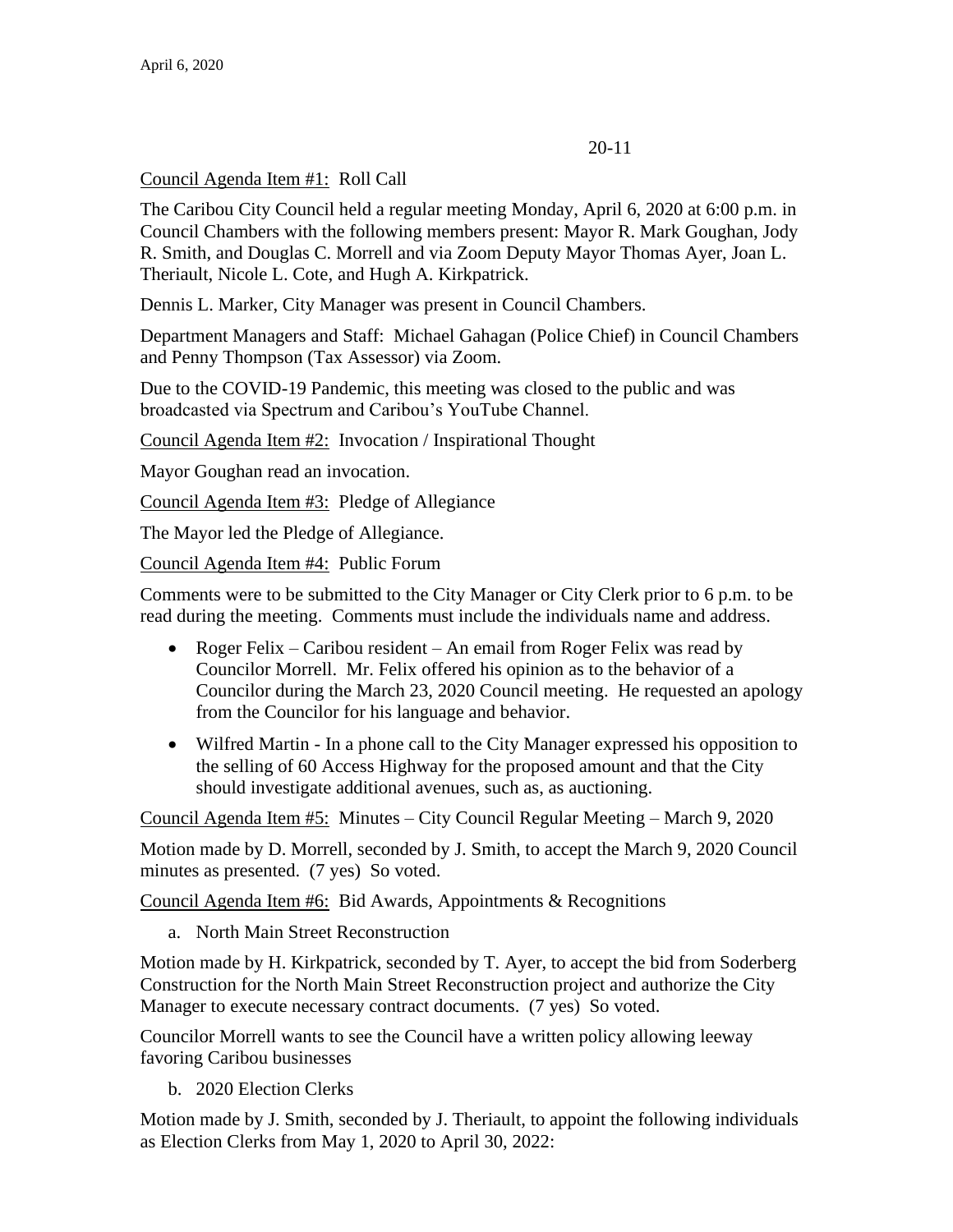| Laura Adams                 | Patty Corriveau      | Jacqueline           | John Shaw      |
|-----------------------------|----------------------|----------------------|----------------|
| Barbara Aiken               | Darylen Cote         | Lambert              | Deborah Sirois |
| Joan Albert                 | Carole Doody         | Elizabeth Long       | Nancy Solman   |
| Beth-Ann Alden              | Shellie Doody-       | Idella Marquis       | Andrea         |
| Roy Alden                   | Corriveau            | Linda                | Swanberg       |
| Donna Barnes                | <b>Judith Duprey</b> | McLaughlin           | Karen          |
| Janice Beaulieu             | Dale Gordon          | <b>Betty McNeal</b>  | Thibodeau      |
|                             | Diane Gove           | Cheryl Pelletier     | Nancy Todd     |
| Patricia "Pat"<br>Caspersen | Gail Hagelstein      | Dawn Peterson        |                |
| Barbara Collins             | Meagan Irving        | <b>Roy Pinette</b>   |                |
| Julie Cook                  | <b>Holly Nadeau</b>  | Stephanie<br>Raymond |                |
| (7 yes) So voted.           |                      |                      |                |

Council Agenda Item #7: New Business & Adoption of Ordinances and Resolutions

a. Discussion and Possible Action Regarding Liquor License for Northern Maine Brewery

Motion made H. Kirkpatrick, seconded T. Ayer, to approve the liquor license application for Northern Maine Brewery as presented and to authorize the Mayor to sign for all. (7 yes) So voted.

b. Discussion and Possible Action Regarding Renewal of Gil's Sanitation Rubbish Hauling Permit

Motion made by T. Ayer, seconded by J. Smith to approve the renewal of Gil's Sanitation Rubbish Hauling Permit application as presented. (7 yes) So voted.

c. Resolution 04-01-2020 Recognizing Loring Job Corps for Civic Excellence

Motion made by D. Morrell, seconded by J. Smith, to adopt Resolution 04-01-2020 Recognizing the Loring Job Corps Center for Civic Excellence. (7 yes) So voted.

d. Resolution 04-02-2020 Authorizing Participation in the MMA Safety Incentive Program

Motion made by T. Ayer, seconded by J. Theriault, to adopt Resolution 04-02-2020 Authorizing Participation in the MMA Safety Incentive Program. (7 yes) So voted.

e. Discussion Regarding an Operational Agreement with EMERA in Relation to Power Generation Facilities on Lower Lyndon Street

Manager Marker recommended moving Agenda Item #7.e to Executive Session.

f. Discussion and Possible Action Regarding 51 Lombard Road Property Reclamation

Motion made by H. Kirkpatrick, seconded by T. Ayer, to sell 51 Lombard Road for \$5,403.61 and to deed it back to the former owner P. Ronald Thibodeau. (7 yes) So voted.

#### 20-11 Pg. 2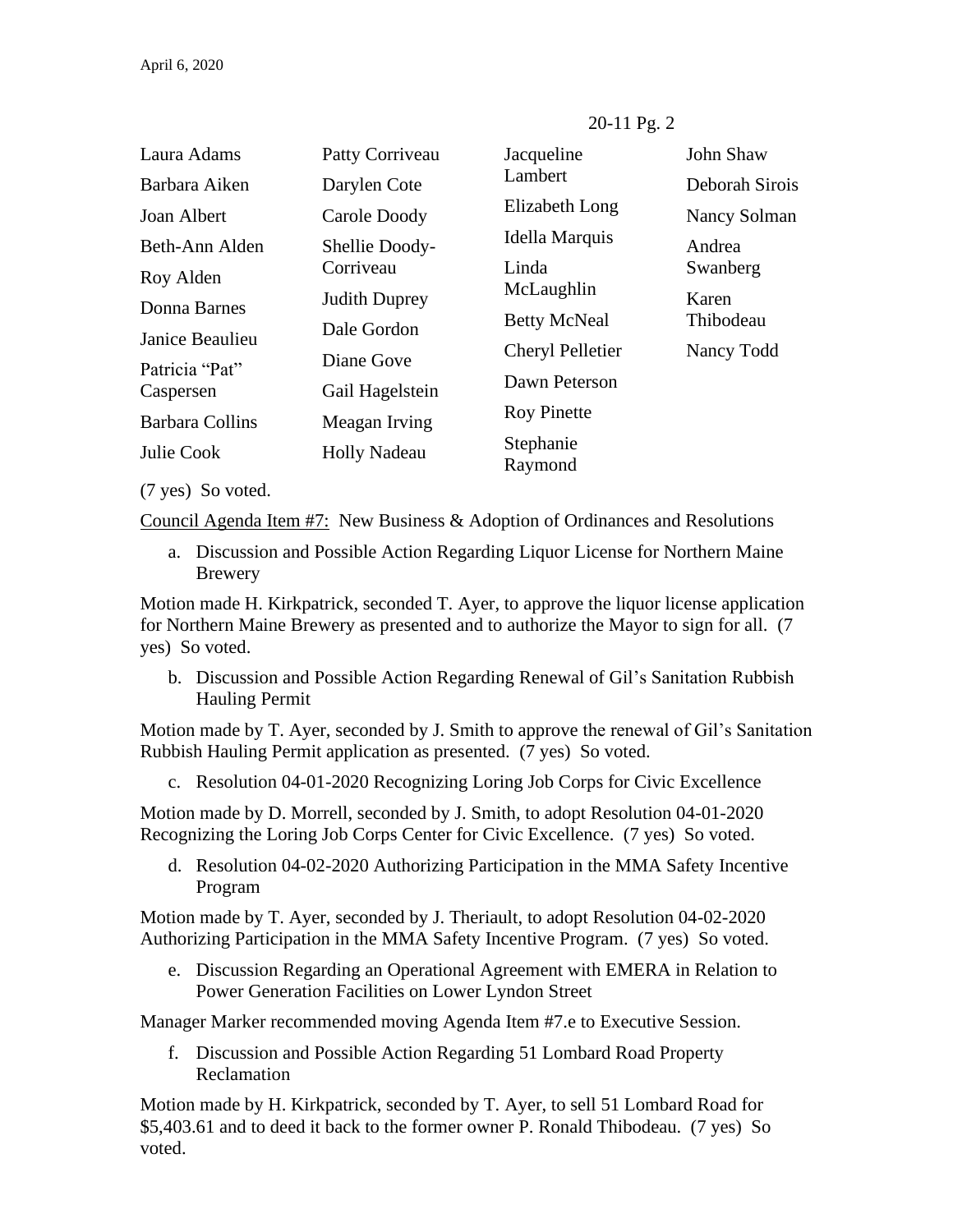# 20-11 Pg. 3

### Council Agenda Item #8: Old Business

a. Discussion Regarding Business Assistance Programs due to COVID-19

Manager Marker listed the following resources available for small businesses:

- Human Resource webinars provided free by BersteinShur.com and Portland Region.com
- State Department of Labor website
- Central Aroostook Chamber of Commerce website
- U.S. Chamber's Small Business Emergency Loans Guides & Checklist
- Small Business Association has a paycheck protection program
- Northern Maine Development Commission has gap funding loans available
- Local banks have loan officers familiar with small business loans

Councilor Morrill encouraged small business owners to look at the paycheck protection program. Deputy Mayor Ayer stressed that the City needs to get information out through the City's website and Facebook page. Laura Adams, in the Police Department, is tracking the City's Pandemic expenses.

b. Discussion Regarding City Leave Policy for Pandemic Situations

Manager Marker reviewed the proposed Emergency Ordinance #1, 2020 Series.

Discussion.

Motion made by N. Cote, seconded by J. Smith, to adopt Emergency Ordinance #1, 2020 Series, Regarding Employee Leave Policies During Declared Pandemics as presented. (6 yes, 1 no, Mayor Goughan) So voted.

c. Discussion and Possible Action Regarding Sale of 60 Access Highway Property

Manager Marker recommended moving Agenda Item #8.c to Executive Session.

Council Agenda Item #9: Reports and Discussion by Mayor and Council Members

None.

Council Agenda Item #10: City Manager's Report

Tax Assessor Penny Thompson updated the Council on extension of exemption deadlines and extension of current use applications deadlines (Open Space, Farmland, Tree Growth, and Working Waterfront).

Manager Marker briefly reviewed his report dated March 20, 2020. He noted that Council could go into executive session later this evening to discuss cable franchise renewal and River Road land swap.

The Mayor told the Manager to add to his report a Charter change vote for November ballot about altering the budget adoption timeline.

Councilor Morrell read a list of items used by other states to attract businesses to their state.

Council Agenda Item #11: Reports by Staff and Appointed Officials

Clerk Farrin reminded voters that it isn't too early to request an absentee ballot for the Primary Election.